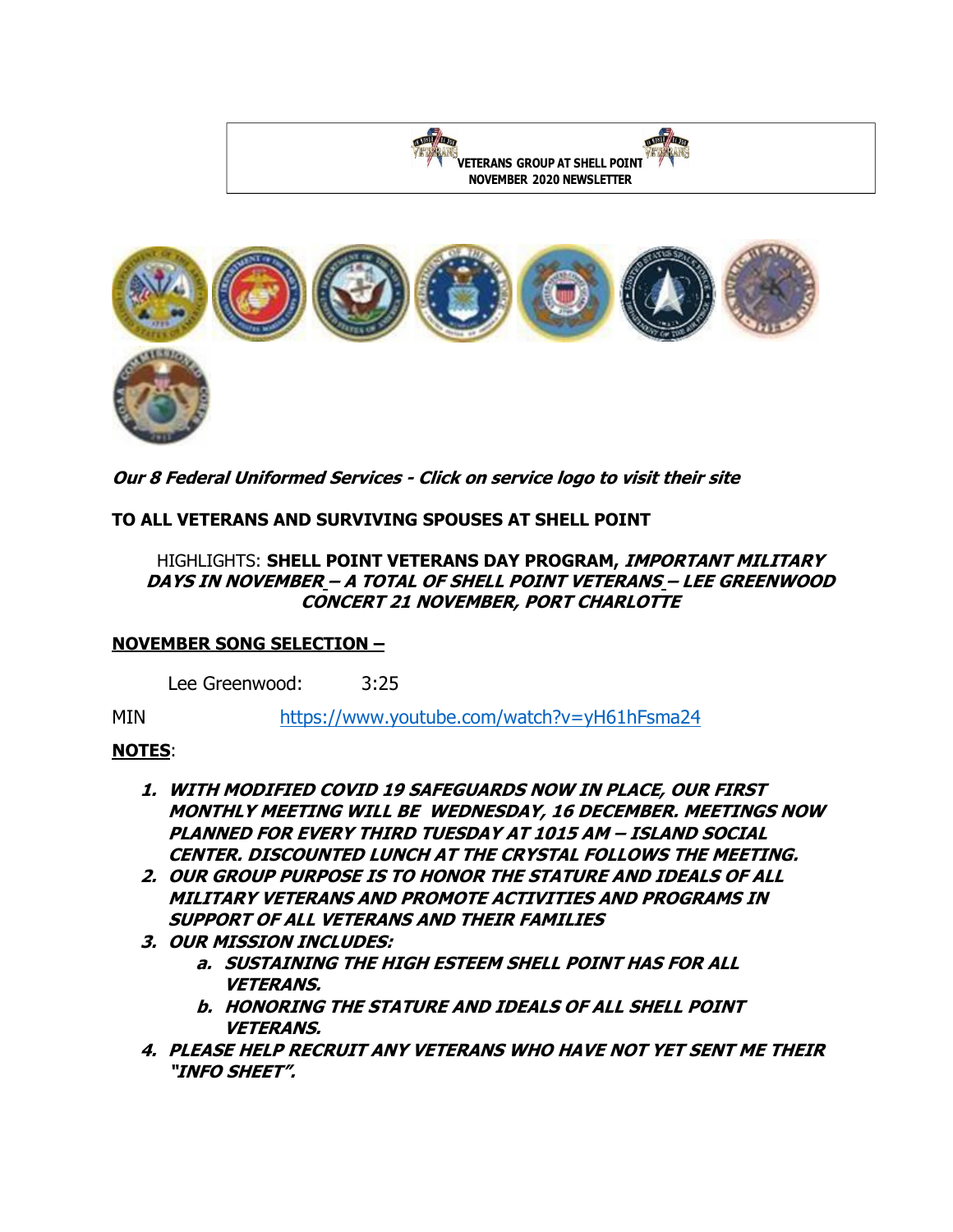### **5. SEE LOGOS – WE HAVE ADDED SPACE COMMAND, US PUBLIC HEALTH SERVICE AND NOAA.**

# **VETERANS DAY PROGRAMS – 11 November 2020:**

- A brief Shell Point Veterans Day Program will be presented at The Village Church at 11 a.m. on Wednesday, November 11. The program follows the Academy session being presented by Seth Mendell (Tellidora). Seth's concluding lecture will be from 9:30 a.m. to 10:50 a.m. featuring the Great Armistice. Those who arrive at 10:50 a.m. will be seated for just the Veterans Day portion of the program. Following the presentation, all are invited to enjoy a special Veterans Day lunch special at The Crystal. Veterans will receive a 20 % discount for their meal.
- Shell Point TV will record the Program and replay it on Channel 12 at 2 pm and 8 pm on Veterans Day and several days following. Please check the schedule.
- Mission BBQ ( **<https://www.mission-bbq.com/> )** on Cleveland Avenue invites all Veterans - This Veterans Day we invite you to come in for a **FREE Sandwich** as a small thank you for your service. Be there at noon for our live rendition of Our National Anthem!
- Mission BBQ is providing takeout lunch for each of our Shell Point Veterans living in Assisted Living. Joe Knapp, Crystal Dining Manager, is coordinating the pickup and delivery!

### **SHELL POINT VETERANS WITH INFORMATION SHEETS ON FILE (NOT INCLUDING SURVIVING SPOUSES)**

| TOTAL - UP FROM 150! | 170 - PLEASE HELP IDENTIFY ALL SP     |
|----------------------|---------------------------------------|
|                      | <b>VETERANS AND SURVIVING SPOUSES</b> |

## **MILITARY DAYS IN NOVEMBER**

| National Military Family Month                   | All Month This annual proclamation marks<br>the beginning of a monthlong celebration<br>of the Military Family in which the<br>Department of Defense and the nation<br>will honor the commitment and sacrifices<br>made by the families of the nation's<br>service members. |
|--------------------------------------------------|-----------------------------------------------------------------------------------------------------------------------------------------------------------------------------------------------------------------------------------------------------------------------------|
| National Veterans and Military Families<br>Month | All Month                                                                                                                                                                                                                                                                   |
| US Marine Corps Birthday (USMC) (1775)           | November 10                                                                                                                                                                                                                                                                 |
| <b>Armistice Day</b>                             | November 11                                                                                                                                                                                                                                                                 |
| Veteran's Day                                    | November 11                                                                                                                                                                                                                                                                 |
| <b>Veteran Owned Business Anniversary</b>        | November 11                                                                                                                                                                                                                                                                 |
| Thanksgiving                                     | November 26                                                                                                                                                                                                                                                                 |